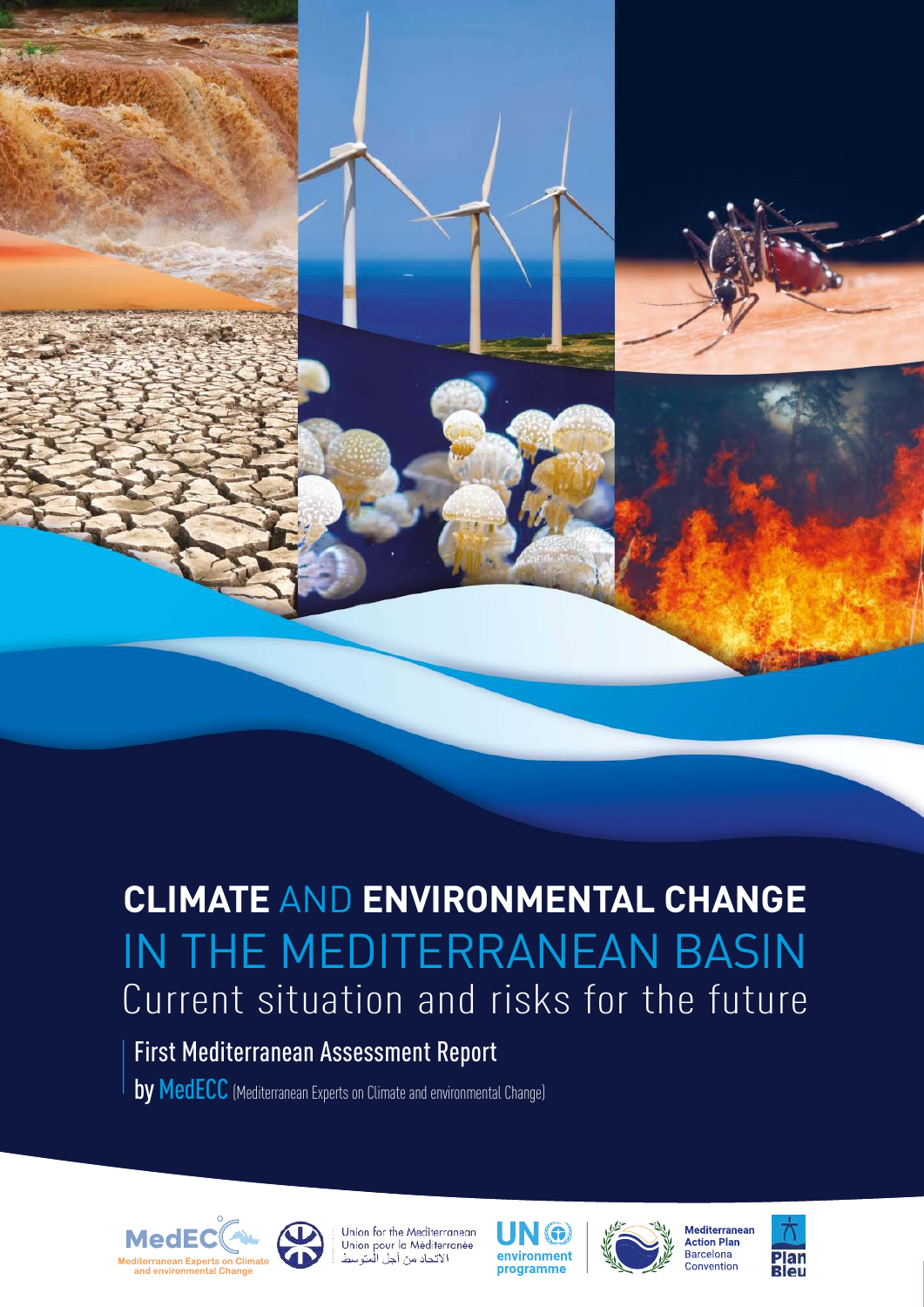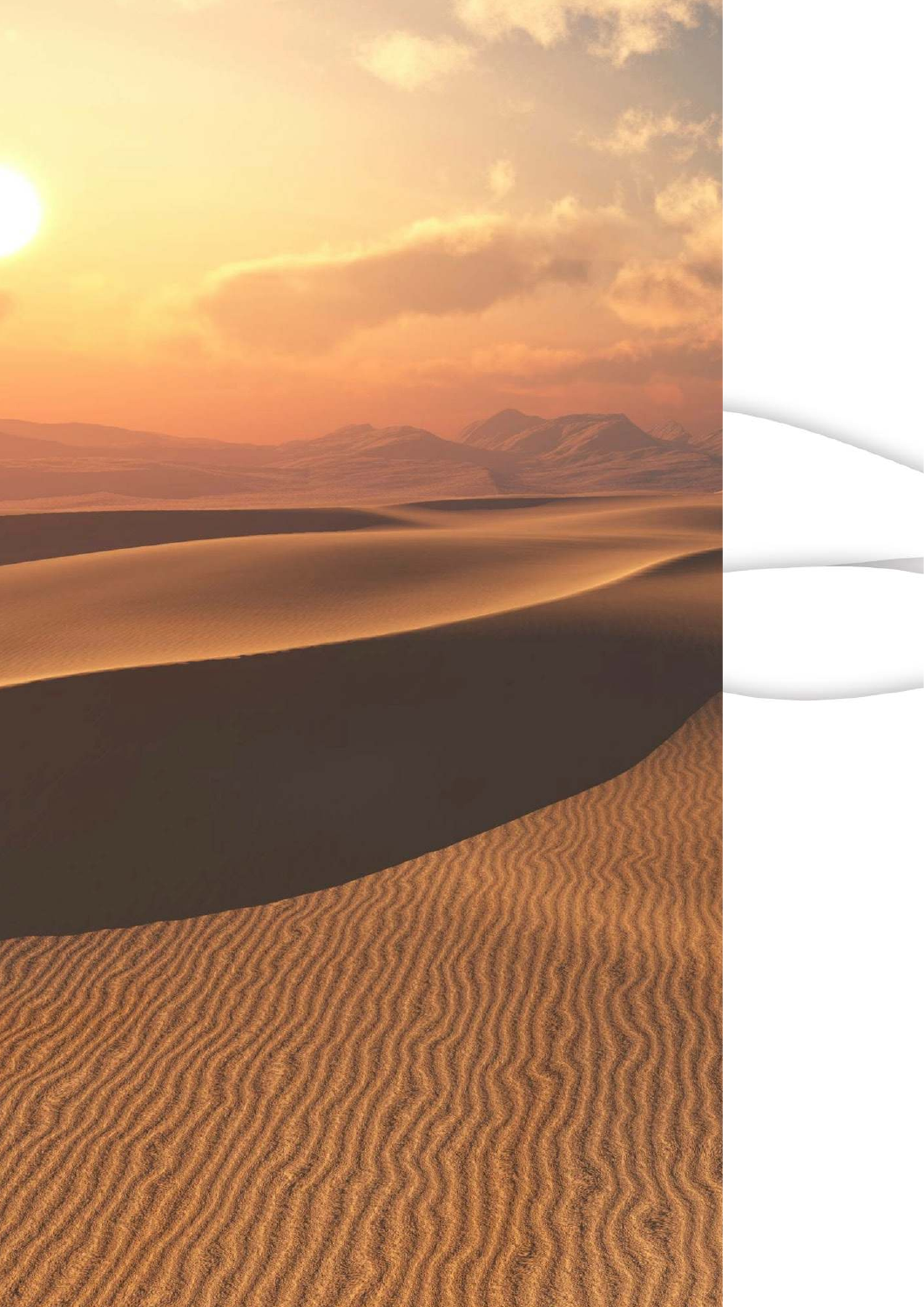# <span id="page-2-0"></span>**CLIMATE** AND **ENVIRONMENTAL CHANGE** IN THE MEDITERRANEAN BASIN

## **First Mediterranean Assessment Report (MAR1)**

## **Edited by**

### Wolfgang Cramer

MedECC Coordinator CNRS, France Mediterranean Institute for terrestrial and marine Biodiversity and Ecology (IMBE)

## Katarzyna Marini

MedECC Science Officer MedECC Secretariat Plan Bleu

### Joël Guiot

MedECC Coordinator CNRS, France Centre Européen de Recherche et d'Enseignement des Géosciences de l'Environnement (CEREGE)

### UN G environment programme







Union for the Mediterranean Union pour la Méditerranée<br>الإتحاد من أجل المتوسط

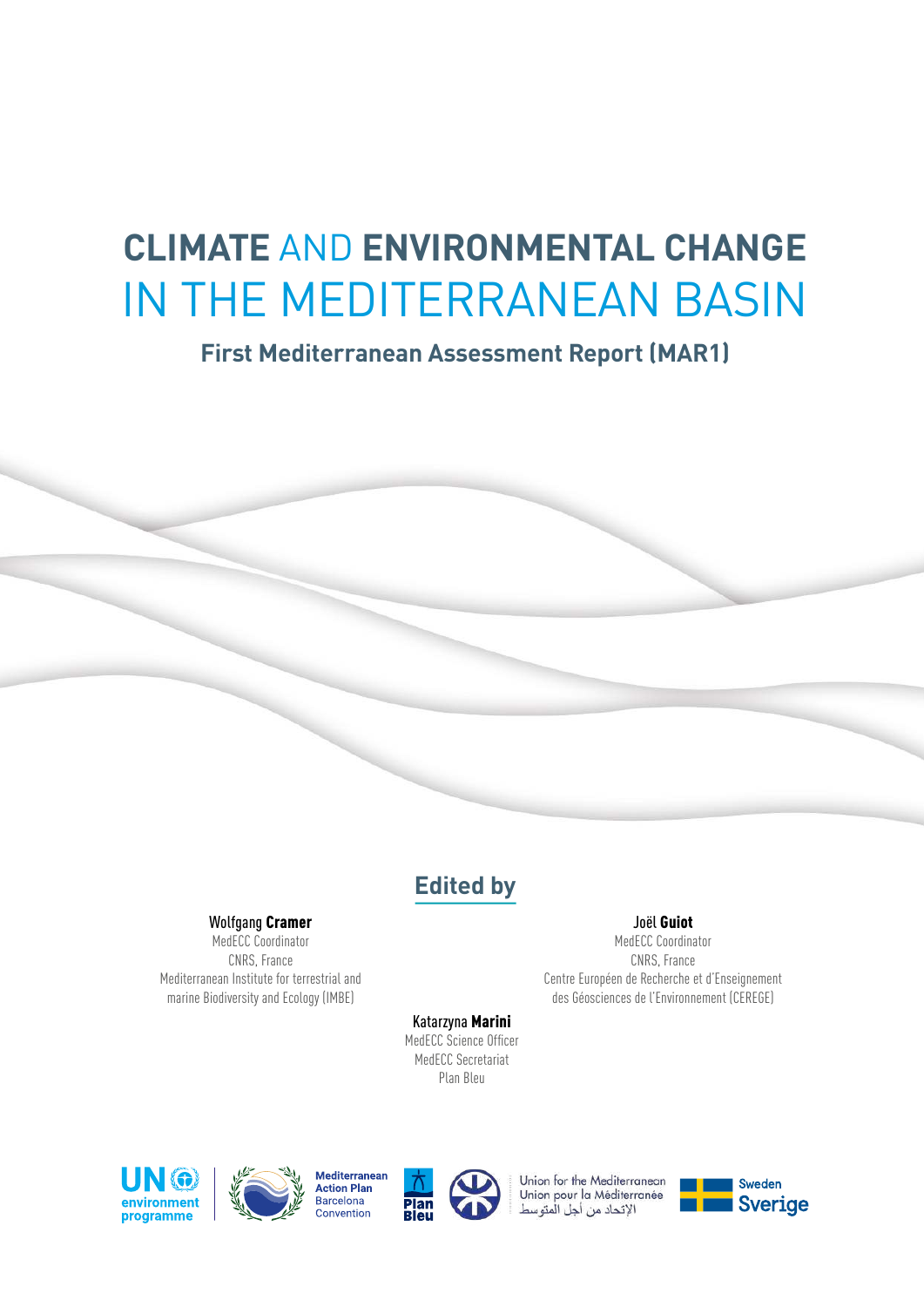#### **MEDECC**

The Mediterranean Experts on Climate and environmental Change (MedECC) are an independent network of scientists, founded 2015. MedECC assesses the best available scientific knowledge on climate and environmental change and associated risks in the Mediterranean Basin in order to render it accessible to policymakers, stakeholders and citizens.

To date (September 2020), MedECC counts more than 600 scientifc members, all contributing in individual capacity and without fnancial compensation. MedECC scientists are based in 35 countries, including 19 countries registered as Contracting Parties to the Convention for the Protection of the Marine Environment and the Coastal Region of the Mediterranean (Barcelona Convention) and 23 countries that are members of the Union for the Mediterranean.

The UNEP/MAP – Barcelona Convention Secretariat, through its Plan Bleu Regional Activity Center, and the Secretariat of the Union for the Mediterranean are working in partnership to support MedECC, and to contribute to establishing a sound and transparent scientifc assessment process.

MedECC reports are prepared for use of policymakers and a broader audience. They are developed on the basis of scientific criteria only; their validity is therefore the responsibility of MedECC Report Authors alone. The available knowledge concerning the risks studied by MedECC has signifcant certain gaps, often due to limited monitoring systems or scientifc research capacity – these have been indicated as clearly as possible. Despite best efforts, errors and omissions are nevertheless not unlikely.

#### **THIS REPORT**

MedECC has prepared the First Mediterranean Assessment Report (MAR1) on the current state and expected risks of climate and environmental change in the Mediterranean Basin. The report includes a Summary for Policymakers (SPM), which comprises the key messages of the MAR1. A frst draft of the MAR1 was prepared in 2019 and underwent expert peer review.

The second draft, revised to take into account review comments, and now supplied with a SPM, has undergone broad consultation with governments, decision-makers and stakeholders in 2020. The particular aim of the consultation was to ascertain that MAR1 findings, as presented in the SPM, are fully comprehensible and unambiguous. While chapter drafts were also supplied with the SPM under review, they served as background information only and were not part of the review.

The MedECC coordinators are very grateful for the expertise, rigor and dedication shown by the volunteer Coordinating Lead Authors and Lead Authors, working across scientific disciplines in each chapter of the report, with essential help from many Contributing Authors.

At the end of the stakeholder consultation, 453 comments for the SPM had been received and were used to revise the SPM wherever this was possible. The stakeholder review was concluded during the online Plenary Session of stakeholders held on September 22, 2020.

MedECC Authors and Coordinators want to thank all reviewers for their time and effort. A record is being kept on the responses to all review comments.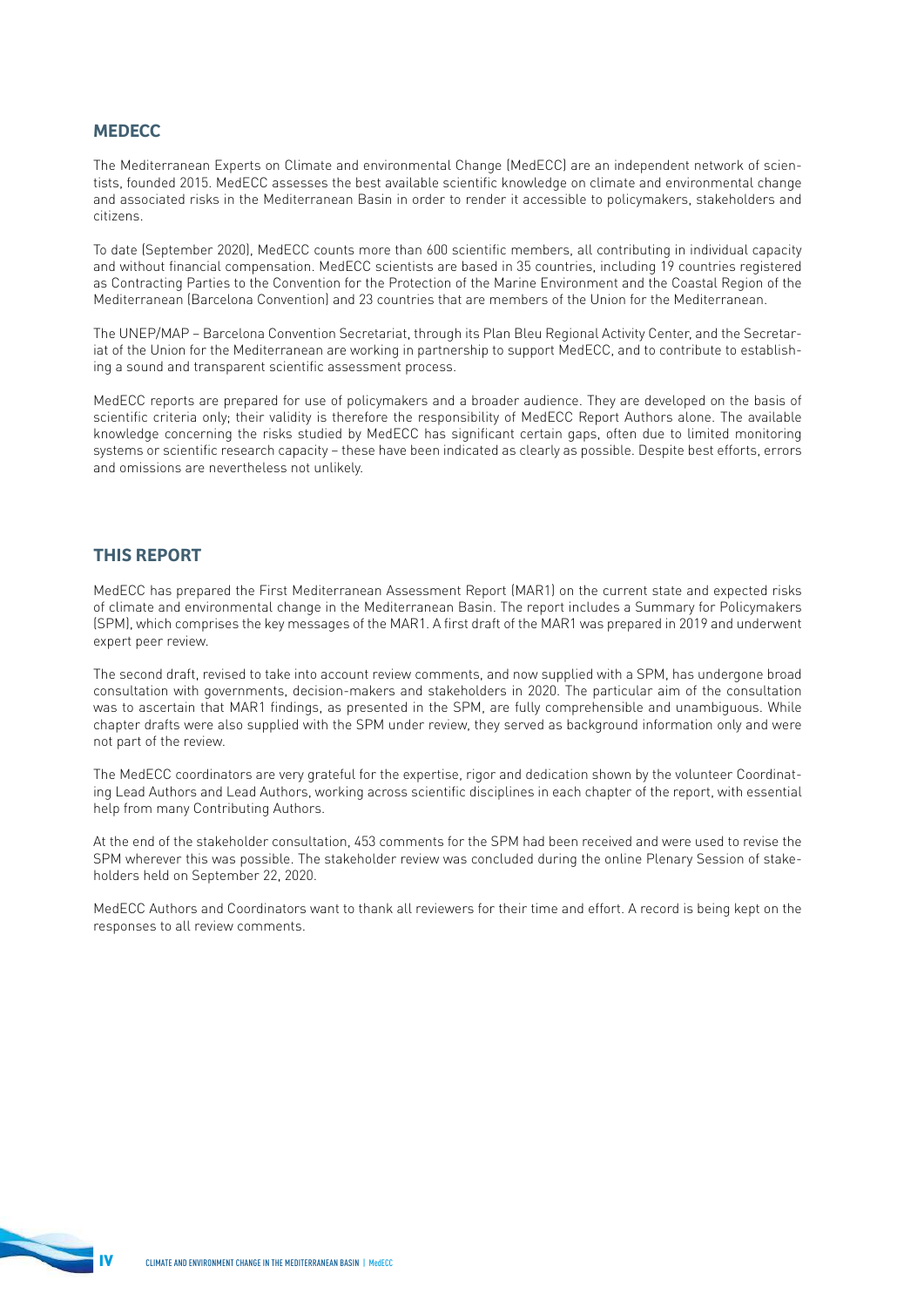This publication has been made possible through the collaboration of 190 contributors, who are listed in the full report.

Editors: Wolfgang Cramer, Joël Guiot, Katarzyna Marini.

Editorial Committee: Semia Cherif *(Tunisia),* Wolfgang Cramer *(France),* Carlo Giupponi *(Italy),* Joël Guiot *(France),* Manfred Lange *(Cyprus/Germany),* Piero Lionello *(Italy),* Katarzyna Marini *(France),* Maria Snoussi *(Morocco),* Andrea Toreti *(Italy),* Elena Xoplaki *(Greece/Germany).*

Reproduction is authorised provided the source is acknowledged. An online version of this work is published at [https://www.medecc.org/frst-mediterranean-assessment-report-mar1/](https://www.medecc.org/first-mediterranean-assessment-report-mar1/) which permits re-use, distribution and reproduction in any medium for non-commercial purposes providing appropriate credit to the original work is given. All versions of this work may contain content reproduced under license from third parties. Permission to reproduce this third-party content must be obtained from these third-parties directly.

#### Preferred citation:

MedECC (2020) Climate and Environmental Change in the Mediterranean Basin – Current Situation and Risks for the Future. First Mediterranean Assessment Report [Cramer, W., Guiot, J., Marini, K. (eds.)] Union for the Mediterranean, Plan Bleu, UNEP/MAP, Marseille, France, 632pp. ISBN: 978-2-9577416-0-1

Cover design: Pandaroo (Péronnas) Graphs (re)desing and layout: Zen design studio (Marseille) Copy-editing by Connected Language Services

The UNEP/MAP – Barcelona Convention Secretariat, through its Plan Bleu Regional Activity Center, and the Secretariat of the Union for the Mediterranean are working in partnership to support MedECC. The MedECC Secretariat is supported and funded by UfM, through a grant provided by the Swedish International Development Cooperation Agency (SIDA), hosted by Plan Bleu in Marseille, France.

Supporting institutions



*The content and views expressed in this document are purely those of the authors and may not, in any circumstances, be interpreted as*  stating an official position of the supporting institutions. Neither the supporting institutions nor any person acting on their behalf may be held *responsible for the use, which may be made of the information contained therein.* 

*The supporting institutions does not guarantee the accuracy of the information included in this document, nor does it accept any responsibility*  for any use thereof. Reference herein to any specific products, specifications, processes or services by trade name, trademark, manufacturer *or otherwise does not necessarily constitute or imply its endorsement, recommendation or favoring by the supporting institutions.*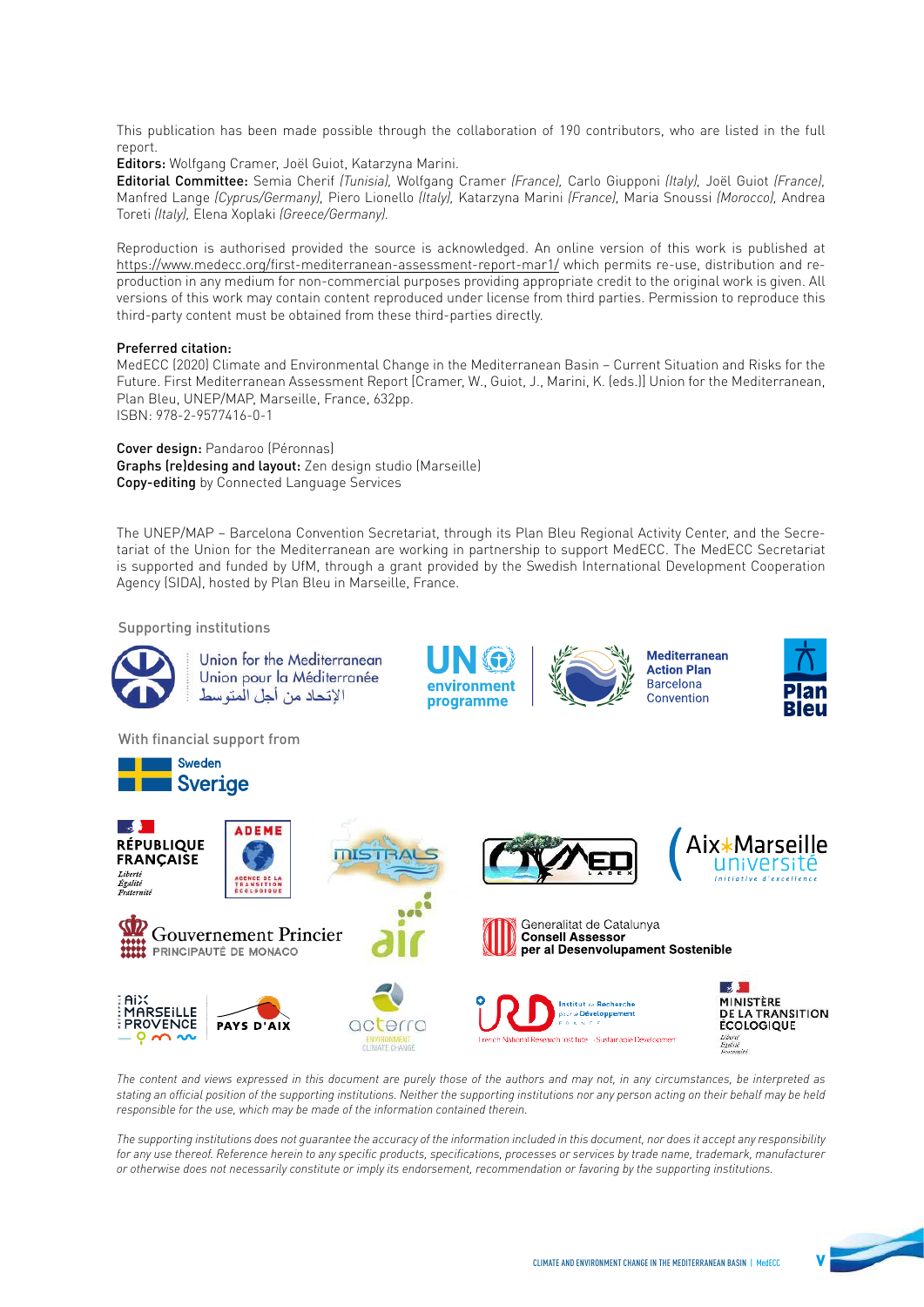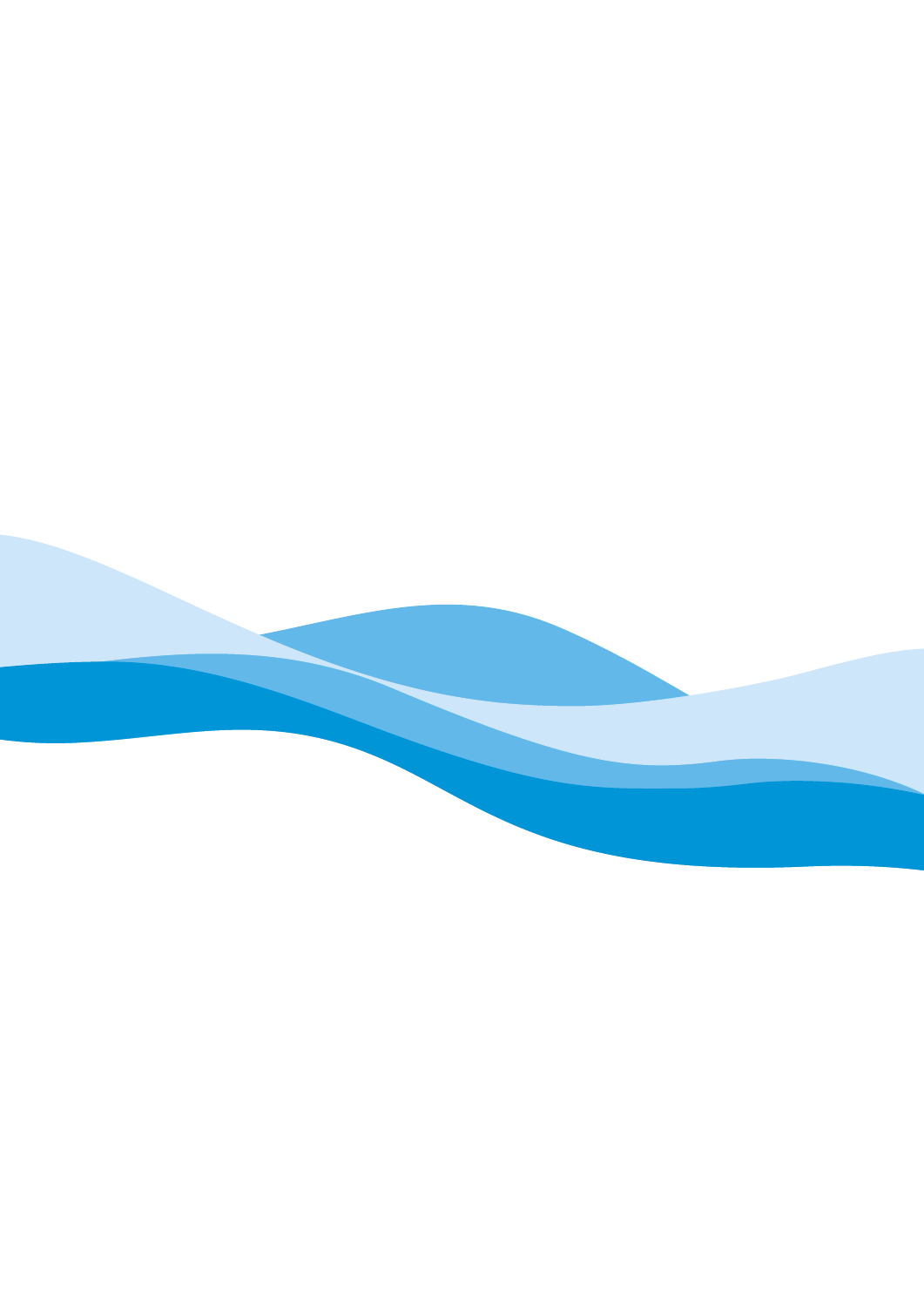# **Table of contents**

|     | Chapter 2 - Drivers of change <b>Exercise and Service Chapter 2</b> - Drivers of change            |  |
|-----|----------------------------------------------------------------------------------------------------|--|
| 2.1 |                                                                                                    |  |
| 2.2 |                                                                                                    |  |
|     |                                                                                                    |  |
|     |                                                                                                    |  |
| 2.5 |                                                                                                    |  |
| 2.6 |                                                                                                    |  |
| 2.7 |                                                                                                    |  |
|     | Chapter 3 - Resources 2000 181                                                                     |  |
|     |                                                                                                    |  |
|     |                                                                                                    |  |
|     |                                                                                                    |  |
|     |                                                                                                    |  |
|     |                                                                                                    |  |
|     |                                                                                                    |  |
|     |                                                                                                    |  |
|     |                                                                                                    |  |
| 5.1 |                                                                                                    |  |
|     |                                                                                                    |  |
|     |                                                                                                    |  |
|     |                                                                                                    |  |
|     |                                                                                                    |  |
|     |                                                                                                    |  |
|     |                                                                                                    |  |
|     |                                                                                                    |  |
| 6.5 |                                                                                                    |  |
| 6.6 |                                                                                                    |  |
| 6.7 |                                                                                                    |  |
| 6.8 |                                                                                                    |  |
|     |                                                                                                    |  |
|     |                                                                                                    |  |
|     |                                                                                                    |  |
|     |                                                                                                    |  |
|     | 6.13 Interactions of hazards, synergies and trade-offs between adaptation                          |  |
|     |                                                                                                    |  |
|     |                                                                                                    |  |
|     | Appendix B - Maps of seasonal temperature and precipitation changes for the Mediterranean Basin599 |  |
|     |                                                                                                    |  |
|     |                                                                                                    |  |
|     |                                                                                                    |  |

 $\mathbf{v}$  and  $\mathbf{v}$  and  $\mathbf{v}$  and  $\mathbf{v}$  and  $\mathbf{v}$  are  $\mathbf{v}$  and  $\mathbf{v}$  and  $\mathbf{v}$  are  $\mathbf{v}$  and  $\mathbf{v}$  and  $\mathbf{v}$  are  $\mathbf{v}$  and  $\mathbf{v}$  and  $\mathbf{v}$  are  $\mathbf{v}$  and  $\mathbf{v}$  and  $\mathbf{v}$  are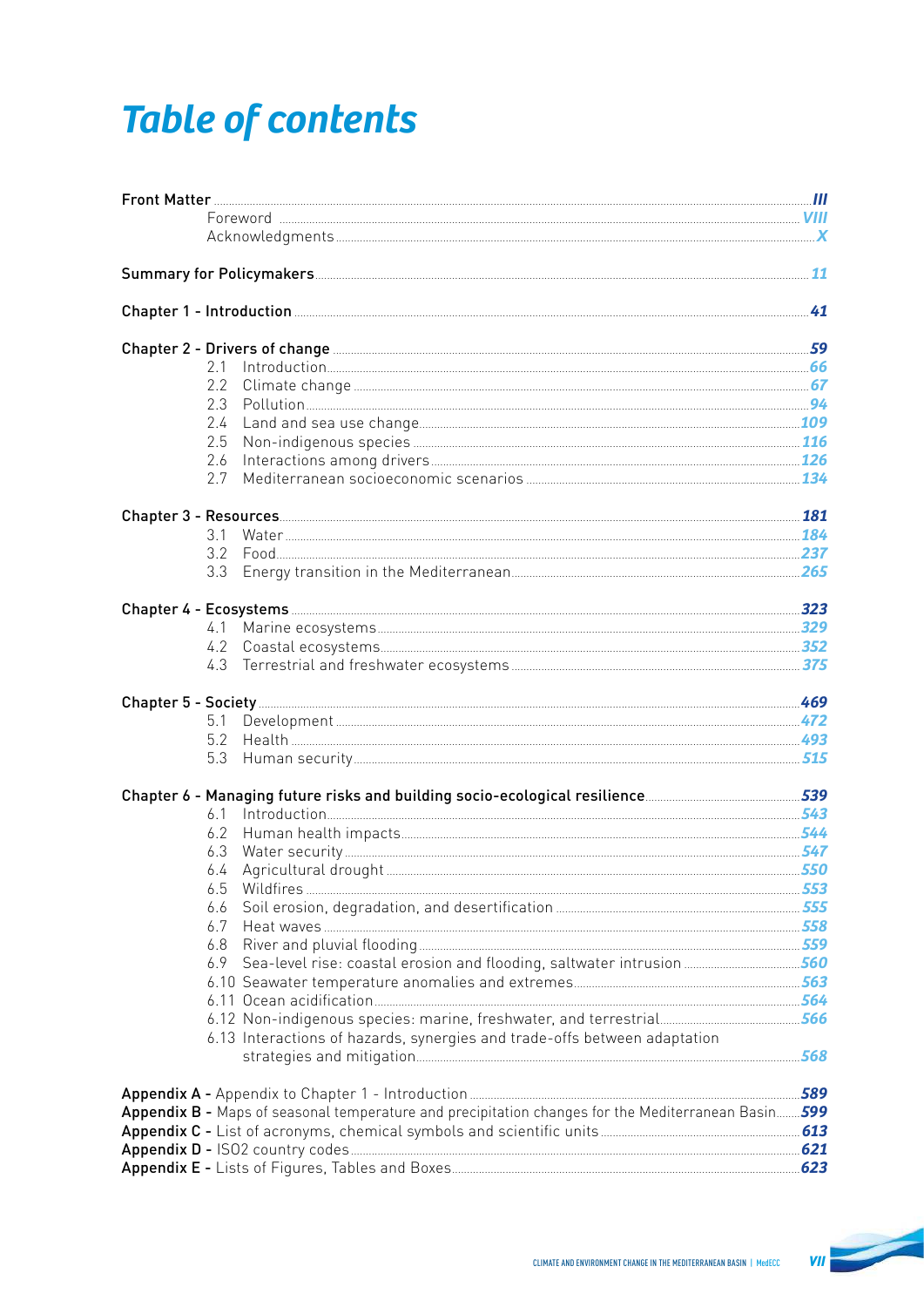#### <span id="page-7-0"></span>**FOREWORD**

Climate change is possibly the most crucial challenge for the future of the Mediterranean: the pace and magnitude of climate change and its impacts in the region can turn it into a serious stability risk if untamed and not integrated organically in national and regional policy.

In accordance with their respective mandates, the Secretariats of the Union for the Mediterranean (UfM) and of the United Nations Environment Programme / Mediterranean Action Plan – Barcelona Convention (UNEP/MAP) have joined efforts to support the work undertaken by the network of Mediterranean Experts on Climate and environmental Change (MedECC) and its Secretariat, which is hosted by Plan Regional Activity Centre (UNEP/MAP) in Marseille, France.

Despite the pressing need to better understand the current state of play and the present and future risks of climate and environmental change in the Mediterranean, there was until recently a dearth of reliable, robust and scientifc data combined with a deficit in knowledge sharing with decision-makers and stakeholders.

Thanks to MedECC, the First Mediterranean Assessment Report (MAR1) now bridges the gap.

The methodology used by MedECC is based on key principles of the Intergovernmental Panel on Climate Change (IPCC) and of the Science-Policy Platform on Biodiversity and Ecosystem Services (IPBES). This approach is innovative, but its application was fraught with challenges specifc to the Mediterranean region. We commend MedECC for the results achieved.

For the UfM Secretariat, it is clear that MAR1 is a major deliverable of the 1st UfM Ministerial Declaration on Environment and Climate Change; it is also a cornerstone between the frst and the second UfM Ministerial Declarations. From the UNEP/MAP perspective, the support to MedECC is a major achievement under the Mediterranean Strategy for Sustainable Development (MSSD), which identifies the establishment of a regional science-policy interface on climate change as a priority (Flagship Initiative). MAR1 will take centre stage in the context of the 22nd Meeting of the Contracting Parties to the Barcelona Convention, which will adopt the UNEP/MAP Medium-Term Strategy (MTS) 2022-2027.

At a time when an unprecedented health crisis having severe impacts on Mediterranean societies and economies, regional cooperation and multilateralism underpinned by robust science have never been more sorely needed. In this vein. MedECC offers a unique synthesis on best available scientific knowledge on climate and environmental changes in the Mediterranean, thus allowing for an evidence-based, basin-wide policy response.

This is also a report of great importance to our partners in the Mediterranean region as MAR1 will inform integrated programming in ways that can improve cooperation to address urgent needs and to inform long-term climate and environmental action. Its fndings constitute a foundation for meeting sustainable development needs whilst informing strategic planning and investment at the regional level.

We acknowledge with appreciation MedECC's efforts, which also have an important impact in terms of capacity-building. UfM and UNEP/MAP reiterate their commitment to bolstering MedECC and its linkages with global processes. We will deploy additional support for the best-possible use of MAR1 in the context of the enforcement of the three UN Rio conventions in the region.

Mr. Nasser KAMEL *Secretary General Union for the Mediterranean*

Mr. Gaetano LEONE *Coordinator*  UNEP/MAP – Barcelona Convention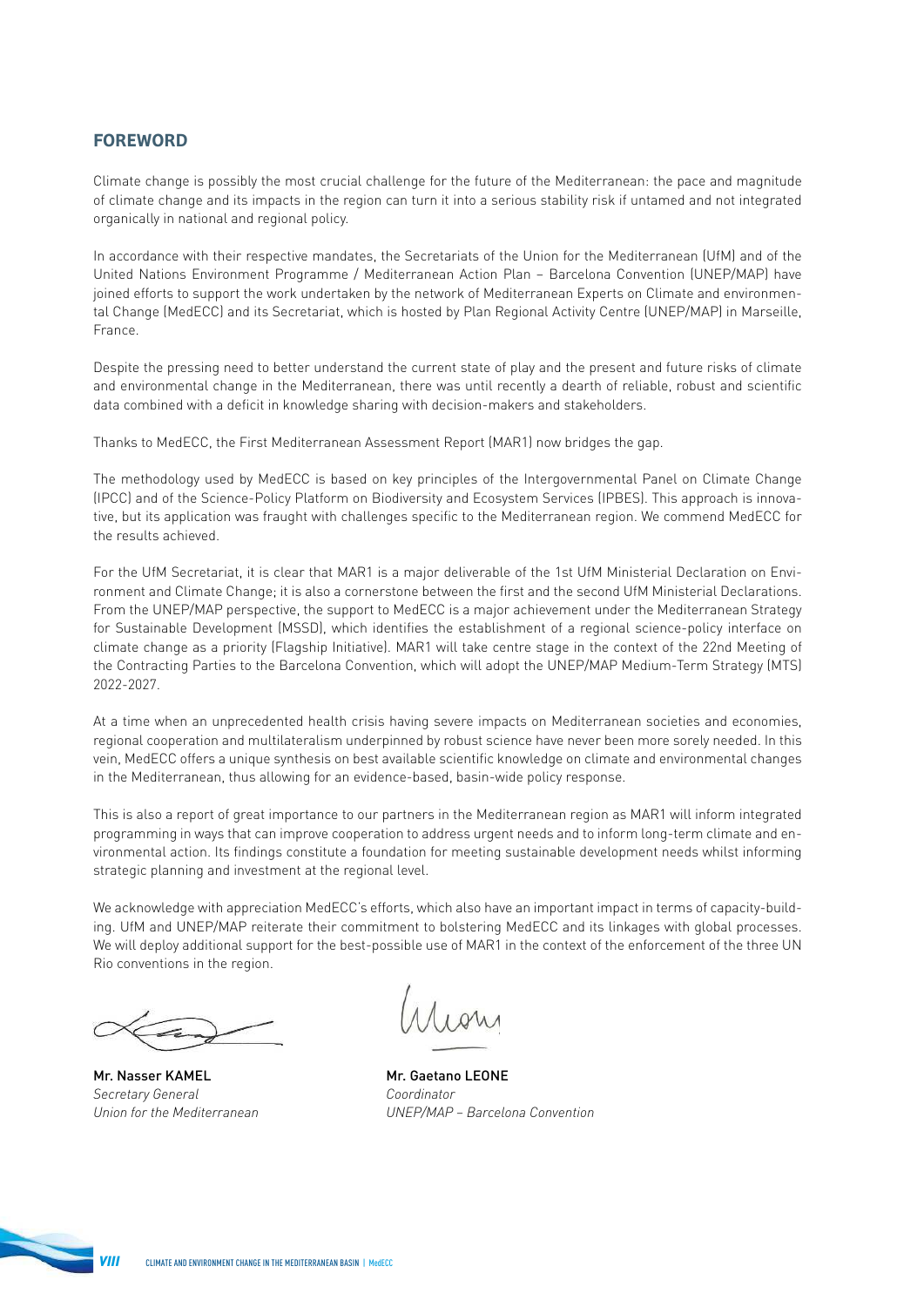Within the mandate given by the Contracting Parties to the Barcelona Convention to Plan Bleu in its role of Regional Activity Centre of the UNEP/MAP system, and in the framework of an agreement with the Secretariat of the Union for the Mediterranean, Plan Bleu has hosted the MedECC Secretariat and supported directly its activities since its creation.

We would like to commend all the scientists who contributed to this report, MedECC Steering Committee and especially its Coordinators and Scientific Secretary for the delivery of this outstanding report. This work would not have been possible without the fnancial support of the Swedish International Development Cooperation Agency (SIDA), the Principality of Monaco, the French Agency for Ecological Transition (ADEME), the French Ministry of Ecological Transition and Solidarity, the French National Centre for Scientific Research (CNRS) and the French Research Institute for Development (IRD) via the MISTRALS programme, the Aix-Marseille University via the Laboratory of Excellence (Labex) OT-Med, the Advisory Council for the Sustainable Development of Catalonia of the Government of Catalonia (CADS) and the Aix-Marseille Provence Metropole.

Plan Bleu will maintain its support to the MedECC network to disseminate the key MAR1 findings to all stakeholders, including to policymakers through UfM and UNEP/MAP processes; and to dive in the assessment of thematic issues in its next phase of activities.

be

Mr. Thierry LAVOUX Président, Plan Bleu

 $\overline{\phantom{0}}$